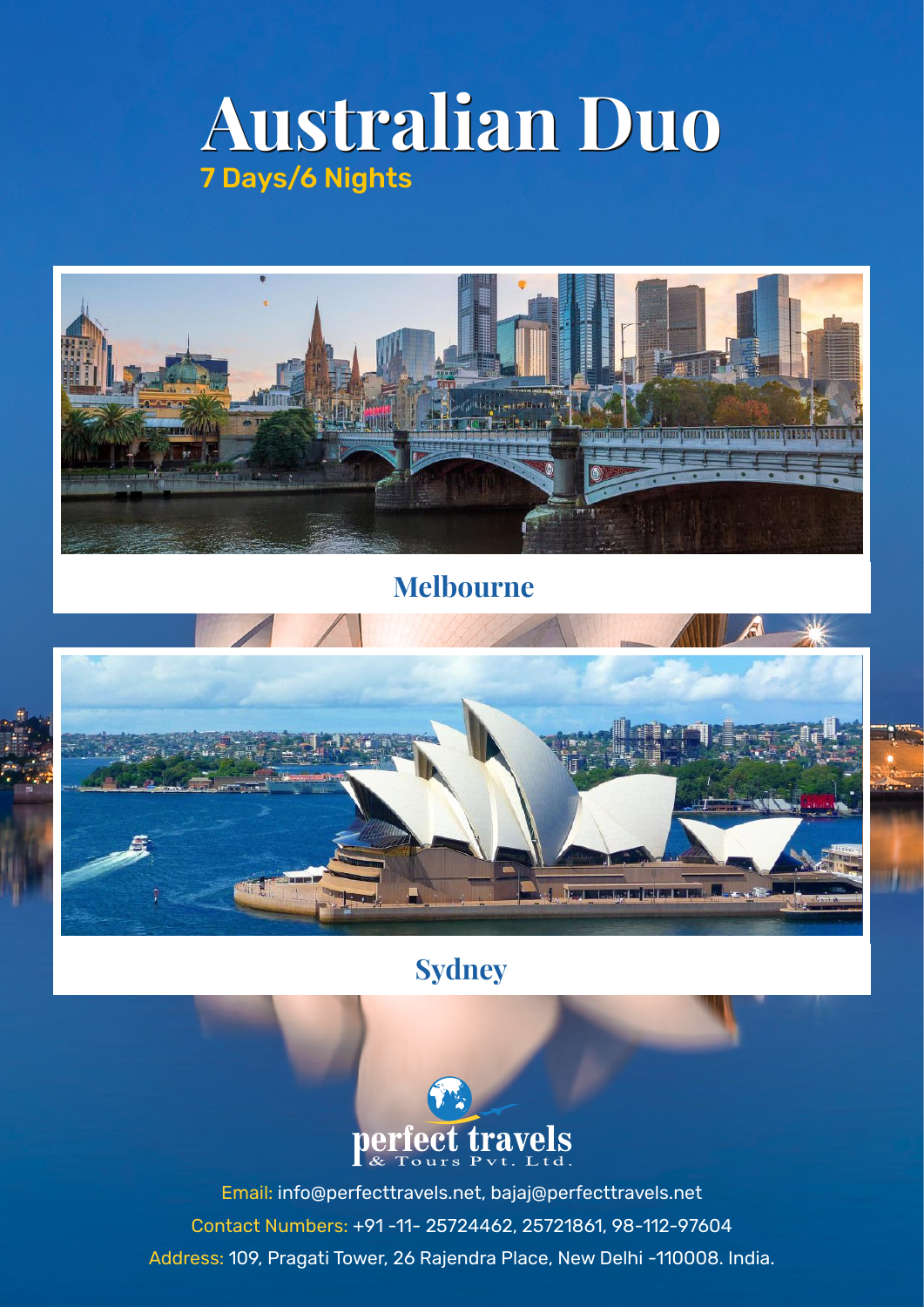

#### 3 NIGHTS MELBOURNE / 3 NIGHTS SYDNEY

#### Day: 01

- Arrive Melbourne Tullamarine Airport within 20:00 hrs & SIC Transfer to Hotel (Extra Private Surcharge apply for late night arrivals). Check-in (Early Check-in is Not Guaranteed).
- Overnight at your Hotel.

#### Day: 02

- Breakfast. Morning Half Day SIC Melbourne City Tour. This Tour ends by 11:45 hrs at Federation Square. Later in the day proceed for guided 1 hour Melbourne Cricket Ground (MCG) tour, followed by 1 hour Melbourne Yarra River Cruise. Return to Hotel.
- Overnight at your Hotel.

#### Day: 03

- Breakfast. Choice of 1 Full Day SIC Tour, Either Morning Full Day Great Ocean Road Tour Dep 08:00 hrs / Returns after 2000hr OR ex Federation Square Afternoon Full Day Phillip Island Penguins, Kangaroos & Koalas Dep 13:00 hrs / Returns after 21:30 hrs.
- Overnight at your Hotel.

#### Day: 04

- Breakfast. Depart to Melbourne Tullamarine Airport by SIC Transfer for flights within 23:00 hrs. Arrive Sydney Airport within 21:00 hrs & SIC Transfer to your Hotel.
- Overnight at your Hotel.

#### Day: 05

- Breakfast. Morning Half Day SIC Sydney City Tour with views of Opera House & Harbour Bridge and visit to Manly Beach, etc. Post this tour, proceed to Sea Life Aquarium at Darling Harbour to exchange Combo 2 Pass voucher for admissions to Sea Life Aquarium + Sydney Tower Eye with 4D Experience.
- Evening proceed to King Street Wharf # 5, Darling Harbour by 18:50-19:00 hrs to join Sydney ShowBoat Indian Dinner Cruise with Standard Seating ( does not operates on TUESDAY & SUNDAY (and THU in JUL-SEP) & No Operations or Not Valid on No Operations on 25APR, 13JUN, 03OCT, 25, 26, 27, & 31DEC, 01JAN, 26JAN, 14FEB - No Jain Menu catered) (Supplement cost of AUD30 Per Person EXTRA to Upgrade to Priority or Window Seating).

Continue...